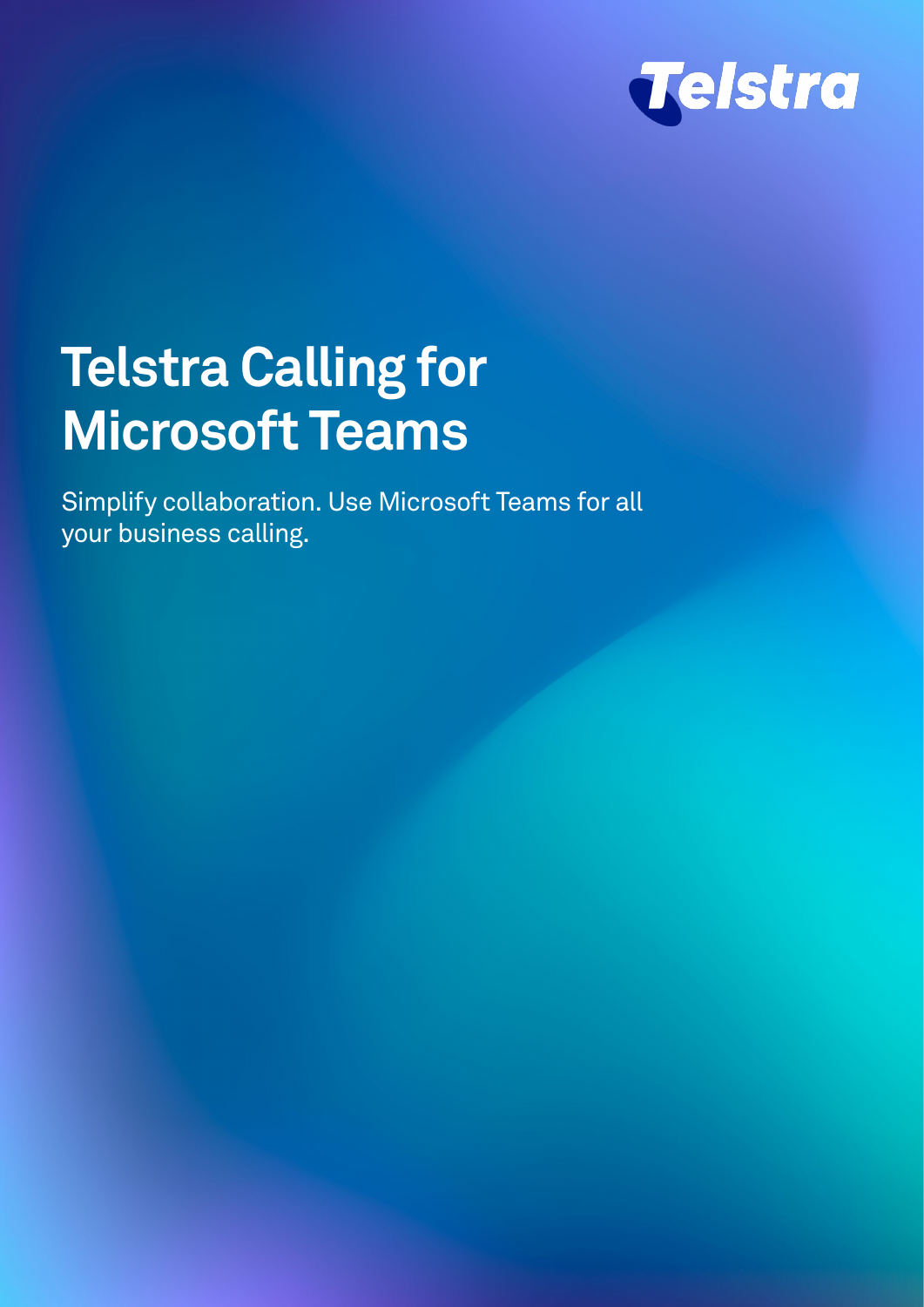**Transform the way your people work with landlines and the cloud on one platform, and enjoy clearer voice calling delivered over one of the leading networks in the Asia Pacific region, with licenses in Asia, Europe and the Americas.**

With Telstra Calling for Microsoft Teams, empower them to make calls to landlines or mobiles straight from Microsoft Teams, with each user allocated a PSTN natively in Office 365. You can port or migrate your existing phone number, rnage or allocate new numbers via the online portal.

## **What is Telstra Calling for Microsoft Teams?**

Telstra Calling for Microsoft Teams is our solution to enable customers to quickly setup, configure and consume telephony services using Microsoft Teams on Office 365. A complete, cloud-based platform for modern collaboration with the capability to provide PSTN Calling for global organisations.

Powered with Operator Connect, setup time is minimised, managemenent of telephone numbers is now visible directly in your Microsoft tenant and all voice traffic flows over redundant links enhanced with Microsoft Azure Peering Services. Direct Routing architechtures is also available, giving you flexibility to choose the applicable architecture to meet your business needs.

Telstra offers simple deployment models, where you can start with the following options:

|                       | <b>Option 1</b><br><b>TCMT with Telstra SIP services</b><br><b>Operator Connect or</b><br><b>Direct Routing architectures</b>                                                                 | <b>Option 2</b><br><b>TCMT with Bring-Your-Own-Carrier</b><br>(BYOC).<br><b>Direct Routing Architectures only</b>                             |
|-----------------------|-----------------------------------------------------------------------------------------------------------------------------------------------------------------------------------------------|-----------------------------------------------------------------------------------------------------------------------------------------------|
| <b>Infrastructure</b> | Telstra's Point-of-Presence (PoPs)<br>for voice hosted in strategic global<br>locations with direct connections<br>to Telstra's backbone network and<br>proximitiy to Microsoft data centres. | Session Border Controller<br>shipped, installed and managed<br>by Telstra on the customer<br>premises or within your Microsoft<br>Azure Cloud |
| <b>PSTN</b>           | Using Telstra SIP Connect services                                                                                                                                                            | Using existing SIP or ISDN*<br>trunks from your organisation's<br>telecommunications provider                                                 |
| Network*              | End-to-end network infrastructure<br>and services by Telstra                                                                                                                                  | Network infrastructure managed<br>by Telstra                                                                                                  |
| <b>Service Model</b>  | Per-user-per-month + phone number<br>+ SIP Connect usage                                                                                                                                      | Per-device-per-month including<br>Device replacement & management                                                                             |
| <b>Finance Model</b>  | <b>OPEX</b>                                                                                                                                                                                   | CAPEX + OPEX or pure OPEX                                                                                                                     |

## **Features**



**One dedicated phone number (DID) business number** - with 1:1, team conference calls, local and national long distance calls



**Support remote working - quickly** scale users, add new phone numbers and top up calling plans; each user receives a DID linked to Office 365 with full number portability



**Enhanced employee experience** -

help boost productivity by combining voice and collaboration tools in one familiar application



**Offload IT management** - avoid the headaches of managing and supporting disparate on-site private branch exchanges (PBXs), phhysical phone handsets and a dedicated voice network



## **Enjoy full voice functions -**

including traditional PBX callhandling functions like call, hold, transfer, forwarding and voicemaill all in the cloud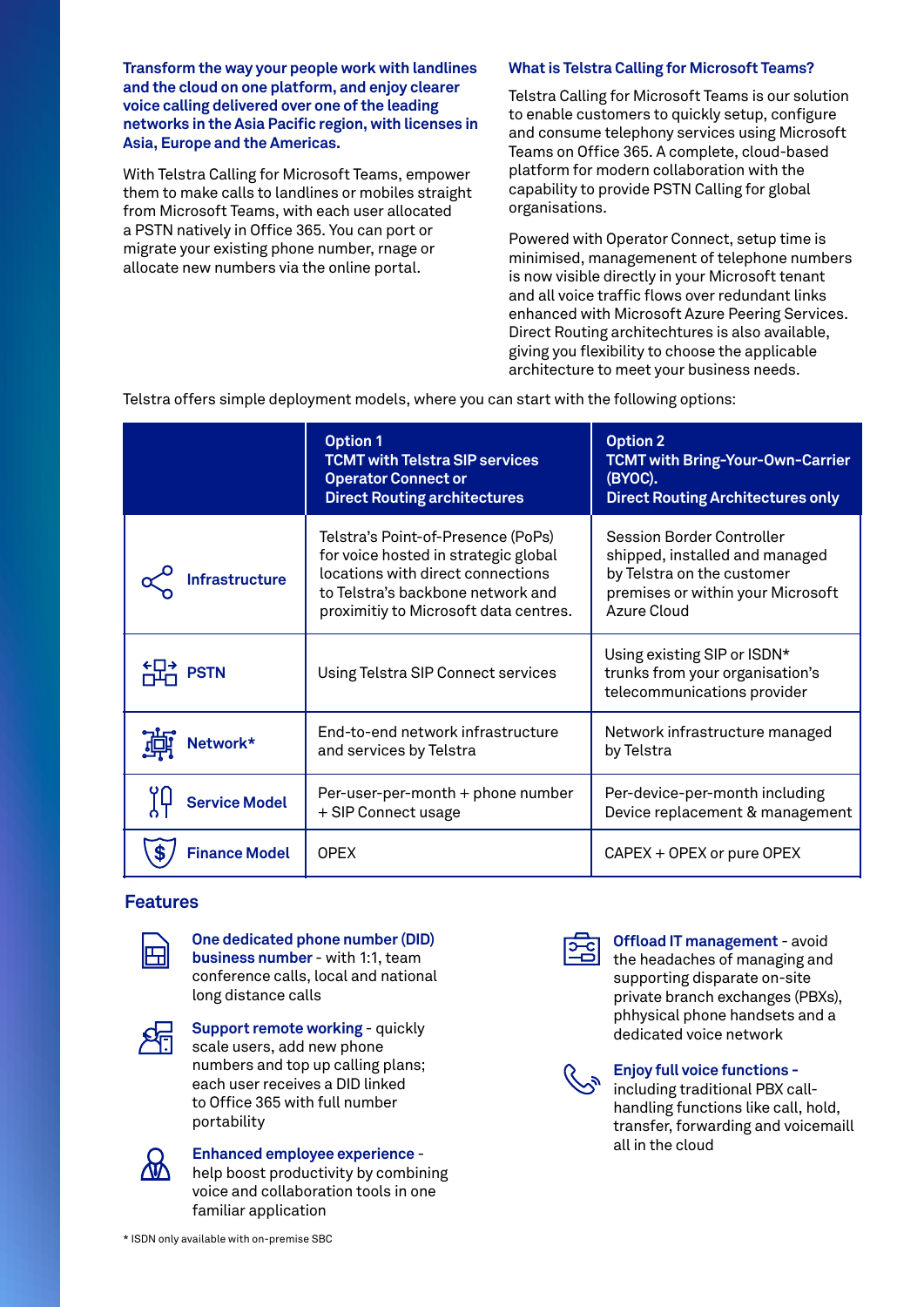## **How it works**

Your Microsoft Teams account leverages Microsoft Teams Phone System services, which are configured to integrate with Telstra's global voice infrastructure.



# **Key benefits**



**Do more in less time.** Help boost productivity by combining voice and productivity apps in one workspace



**Easy to use.** There's no need to learn a new tool or have different ones for calling - simply switch on voice

**Offload IT management.** Avoid the head aches of managing and supporting disparate on-site PBX's and a dedicated voice network



**End-to-end experience.** Deliver a unified experience whether you're working in the office at home or on the road



**Streamline administration.** Quickly manage and scale users, add new phone numbers and top up calling plans via Teams Admin Portal



**Simply budgeting.** Bring together legacy and cloud voice under one contract and provider to ease your journey to cloud



**Move at your own pace.** Move as little or as much voice to the cloud as you want with our hybrid options, and journey to the cloud on your terms



**Get started fast.** Avoid long waiting times for equipment to get set up